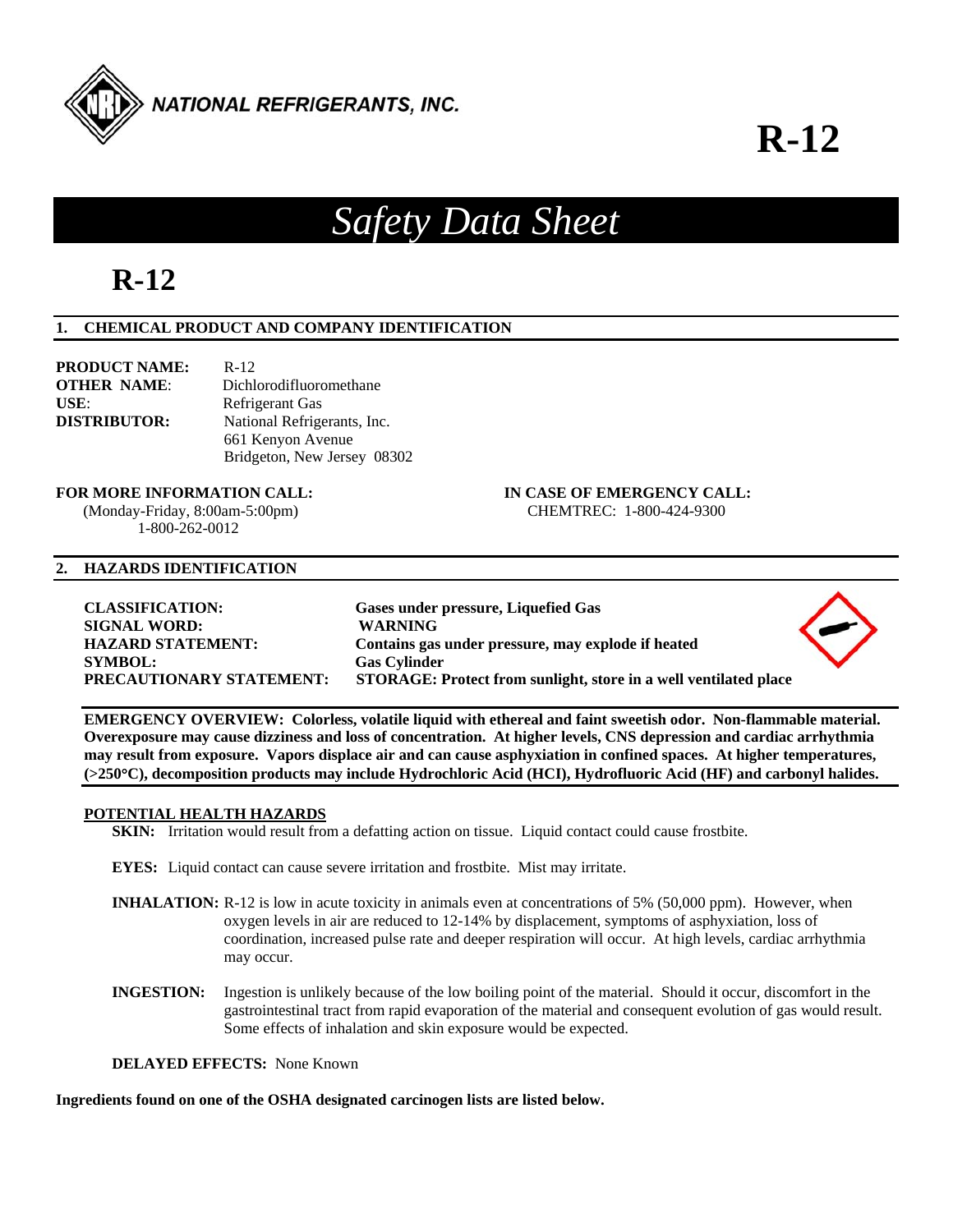

# **R-12**

| <b>INGREDIENT NAME</b><br>No ingredients listed in this section | <b>NTP STATUS</b>                  | <b>IARC STATUS</b> | <b>OSHA LIST</b> |
|-----------------------------------------------------------------|------------------------------------|--------------------|------------------|
| 3. COMPOSITION / INFORMATION ON INGREDIENTS                     |                                    |                    |                  |
| <b>INGREDIENT NAME</b><br>Dichlorodifluoromethane               | <b>CAS NUMBER</b><br>$75 - 71 - 8$ | WEIGHT %<br>100    |                  |
| <b>COMMON NAME and SYNONYMS</b>                                 |                                    |                    |                  |

R-12; CFC-12

There are no impurities or stabilizers that contribute to the classification of the material identified in Section 2

Trace impurities and additional material names not listed above may also appear in Section 15 toward the end of the MSDS. These materials may be listed for local "Right-To-Know" compliance and for other reasons.

#### **4. FIRST AID MEASURES**

- **SKIN:** Promptly flush skin with water until all chemical is removed. If there is evidence of frostbite, bathe (do not rub) with lukewarm (not hot) water. If water is not available, cover with a clean, soft cloth or similar covering. Get medical attention if symptoms persist.
- **EYES:** Immediately flush eyes with large amounts of water for at least 15 minutes (in case of frostbite, water should be lukewarm, not hot) lifting eyelids occasionally to facilitate irrigation. Get medical attention if symptoms persist.
- **INHALATION:** Immediately remove patient to fresh air. If breathing has stopped, give artificial respiration. Use oxygen as required, provided a qualified operator is available. Get medical attention immediately. DO NOT give epinephrine (adrenaline).
- **INGESTION:** Ingestion is unlikely because of the physical properties and is not expected to be hazardous. DO NOT induce vomiting unless instructed to do so by a physician.
- **ADVICE TO PHYSICIAN:** Because of the possible disturbances of cardiac rhythm, catecholamine drugs, such as epinephrine, should be used with special caution and only in situations of emergency life support. Treatment of overexposure should be directed at the control of symptoms and the clinical conditions.

#### **5. FIRE FIGHTING MEASURES**

#### **FLAMMABLE PROPERTIES**

**FLASH POINT:** Gas, not applicable per DOT regulations **FLASH POINT METHOD:** Not applicable **AUTOIGNITION TEMPERATURE:** Unknown **UPPER FLAME LIMIT (volume % in air):** None\* **LOWER FLAME LIMIT (volume % in air):** None\*

\*Based on ASHRAE Standard 34 with match ignition

**FLAME PROPAGATION RATE (solids):** Not applicable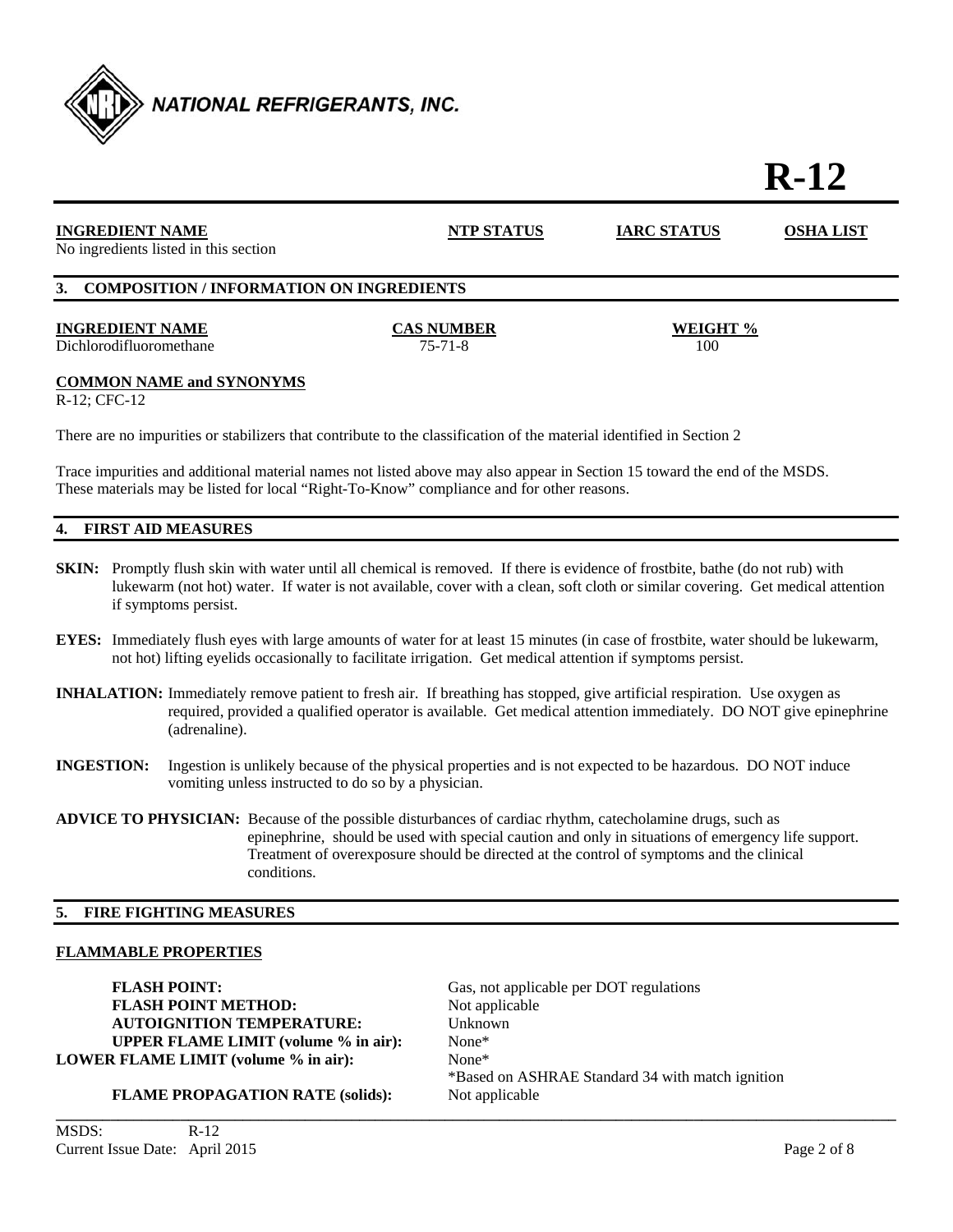

#### **OSHA FLAMMABILITY CLASS:** Not applicable

#### **EXTINGUISHING MEDIA:**

Use any standard agent – choose the one most appropriate for type of surrounding fire (material itself is not flammable)

#### **UNUSUAL FIRE AND EXPLOSION HAZARDS:**

 Contact with certain reactive metals may result in formation of explosive or exothermic reactions under specific conditions (e.g. very high temperatures and/or appropriate pressures).

#### **SPECIAL FIRE FIGHTING PRECAUTIONS/INSTRUCTIONS**:

 Firefighters should wear self-contained, NIOSH-approved breathing apparatus for protection against possible toxic decomposition products. Proper eye and skin protection should be provided. Use water spray to keep fire-exposed containers cool.

#### **6. ACCIDENTAL RELEASE MEASURES**

### **IN CASE OF SPILL OR OTHER RELEASE:** (Always wear recommended personal protective equipment.) Evacuate unprotected personnel. Product dissipates upon release. Protected personnel should remove ignition sources and

shut off leak, if without risk, and provide ventilation. Unprotected personnel should not return to the affected area until air has been tested and determined safe, including low-lying areas.

#### **Spills and releases may have to be reported to Federal and/or local authorities. See Section 15 regarding reporting requirements.**

#### **7. HANDLING AND STORAGE**

**NORMAL HANDLING:** (Always wear recommended personal protective equipment.) Avoid breathing vapors and liquid contact with eyes, skin or clothing. Do not puncture or drop cylinders, expose them to open flame or excessive heat. Use authorized cylinders only. Follow standard safety precautions for handling and use of compressed gas cylinders.

#### **STORAGE RECOMMENDATIONS:**

 Store in a cool, well-ventilated area of low fire risk and out of direct sunlight. Protect cylinder and its fittings from physical damage. Storage in subsurface locations should be avoided. Close valve tightly after use and when empty.

#### **INCOMPATIBILITIES:**

Freshly abraded aluminum surfaces at specific temperatures and pressures may cause a strong exothermic reaction. Chemically reactive metals: potassium, calcium, powdered aluminum, magnesium, and zinc.

#### **8. EXPOSURE CONTROLS / PERSONAL PROTECTION**

#### **ENGINEERING CONTROLS:**

 Provide local ventilation at filling zones and areas where leakage is probable. Mechanical (general) ventilation may be adequate for other operating and storage areas.

**\_\_\_\_\_\_\_\_\_\_\_\_\_\_\_\_\_\_\_\_\_\_\_\_\_\_\_\_\_\_\_\_\_\_\_\_\_\_\_\_\_\_\_\_\_\_\_\_\_\_\_\_\_\_\_\_\_\_\_\_\_\_\_\_\_\_\_\_\_\_\_\_\_\_\_\_\_\_\_\_\_\_\_\_\_\_\_\_\_\_\_\_\_\_\_\_\_\_\_\_\_\_\_\_\_\_\_\_**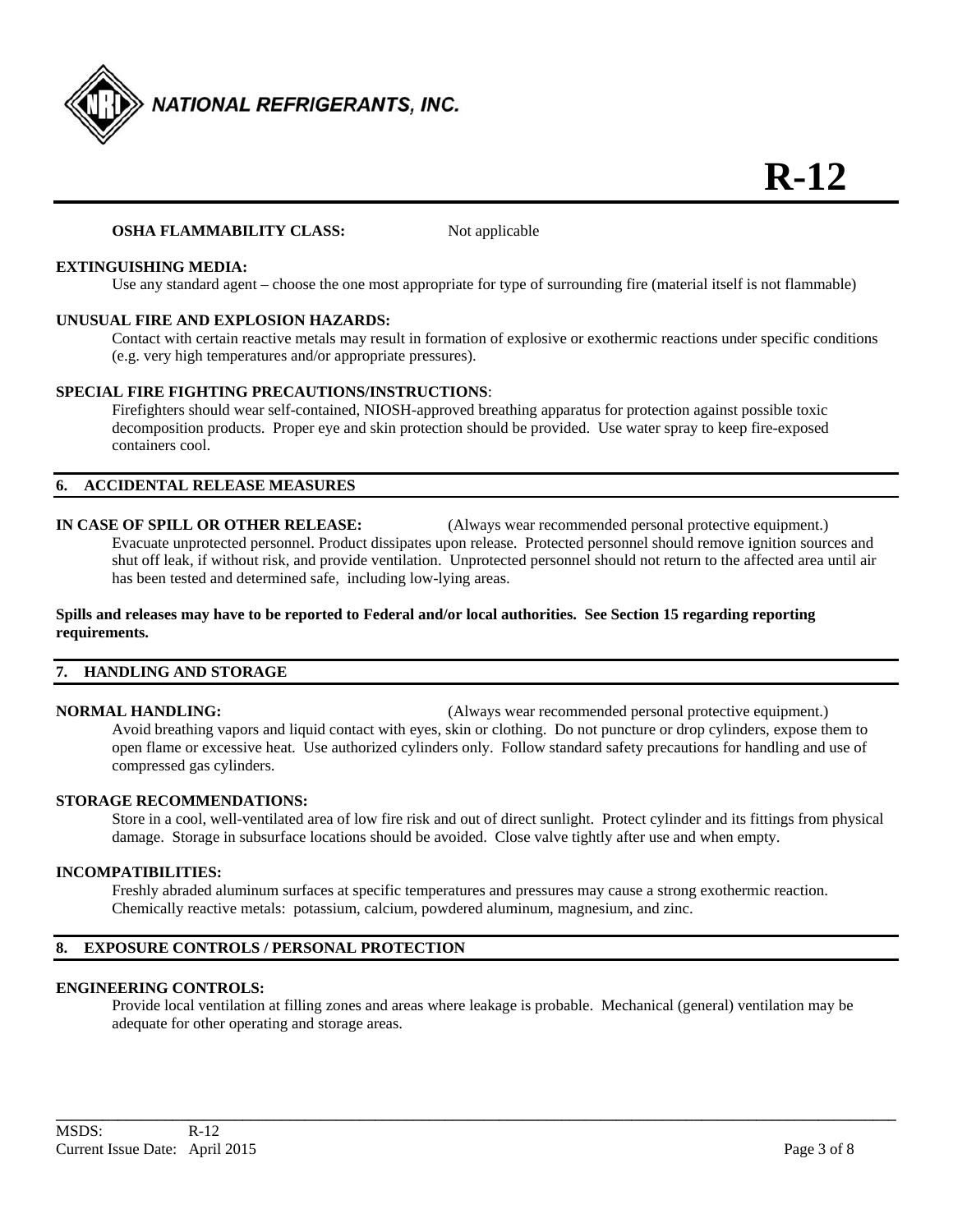

#### **PERSONAL PROTECTIVE EQUIPMENT**

### **SKIN PROTECTION:**

 Skin contact with refrigerant may cause frostbite. General work clothing and gloves (leather) should provide adequate protection. If prolonged contact with liquid or gas is anticipated, insulated gloves constructed of PVA, neoprene or butyl rubber should be used. Any contaminated clothing should be promptly removed and washed before reuse.

#### **EYE PROTECTION:**

For normal conditions, wear safety glasses. Where there is reasonable probability of liquid contact, wear splash proof goggles.

#### **RESPIRATORY PROTECTION:**

 None generally required for adequately ventilated work situations. For accidental release or non-ventilated situations, or release into confined space, where the concentration may be above the PEL of 1,000 ppm, use a self contained, NIOSH approved breathing apparatus or supplied air respirator. For escape: use the former or a NIOSH approved gas mask with organic vapor canister.

#### **ADDITIONAL RECOMMENDATIONS:**

Where contact with liquid is likely, such as in a spill or leak, impervious boots and clothing should be worn. High dose-level warning signs are recommended for areas of principle exposure. Provide eyewash stations and quick drench shower facilities at convenient locations. For tank cleaning operations, see OSHA regulations, 29 CFR 1910.132 and 29 CFR 1910.133.

#### **EXPOSURE GUIDELINES**

| <b>INGREDIENT NAME</b>  | <b>ACGIH TLV</b> | OSHA<br>PEI        | <b>OTHER LIMIT</b> |
|-------------------------|------------------|--------------------|--------------------|
| Dichlorodifluoromethane | None             | $1000$ ppm $(8hr)$ | None               |

**OTHER EXPOSURE LIMITS FOR POTENTIAL DECOMPOSITION PRODUCTS:** 

Hydrogen Fluoride: ACGIH  $TLV = 2$  ppm ceiling, 0.5 ppm  $TLV-TWA$ 

| 9. PHYSICAL AND CHEMICAL PROPERTIES       |                                                 |
|-------------------------------------------|-------------------------------------------------|
| <b>APPEARANCE:</b>                        | Clear, colorless liquid and vapor               |
| <b>PHYSICAL STATE:</b>                    | Gas at ambient temperatures                     |
| <b>MOLECULAR WEIGHT:</b>                  | 120.9                                           |
| <b>CHEMICAL FORMULA:</b>                  | $CC1_2F_2$                                      |
| <b>ODOR:</b>                              | Faint ethereal odor                             |
| <b>SPECIFIC GRAVITY</b> (water $= 1.0$ ): | 1.34 @ 30 $\rm ^{\circ}C$ (86 $\rm ^{\circ}F$ ) |
| <b>SOLUBILITY IN WATER (weight %):</b>    | Unknown                                         |
| $pH$ :                                    | Neutral                                         |
| <b>BOILING POINT:</b>                     | $-29.8$ °C ( $-21.6$ °F)                        |
| <b>FREEZING POINT:</b>                    | $-157.7$ °C (-252°F)                            |
| <b>VAPOR PRESSURE:</b>                    | 94.9 psia @ 70°F                                |
|                                           | 195.6 psia @ 130°F                              |
| <b>VAPOR DENSITY</b> ( $air = 1.0$ ):     | 4.2                                             |
| <b>EVAPORATION RATE:</b>                  | >1COMPARED TO: $CC1_4 = 1$                      |
| % VOLATILES:                              | 100                                             |
| <b>ODOR THRESHHOLD:</b>                   | Not Established                                 |
| <b>FLAMMABILITY:</b>                      | Not applicable                                  |
|                                           |                                                 |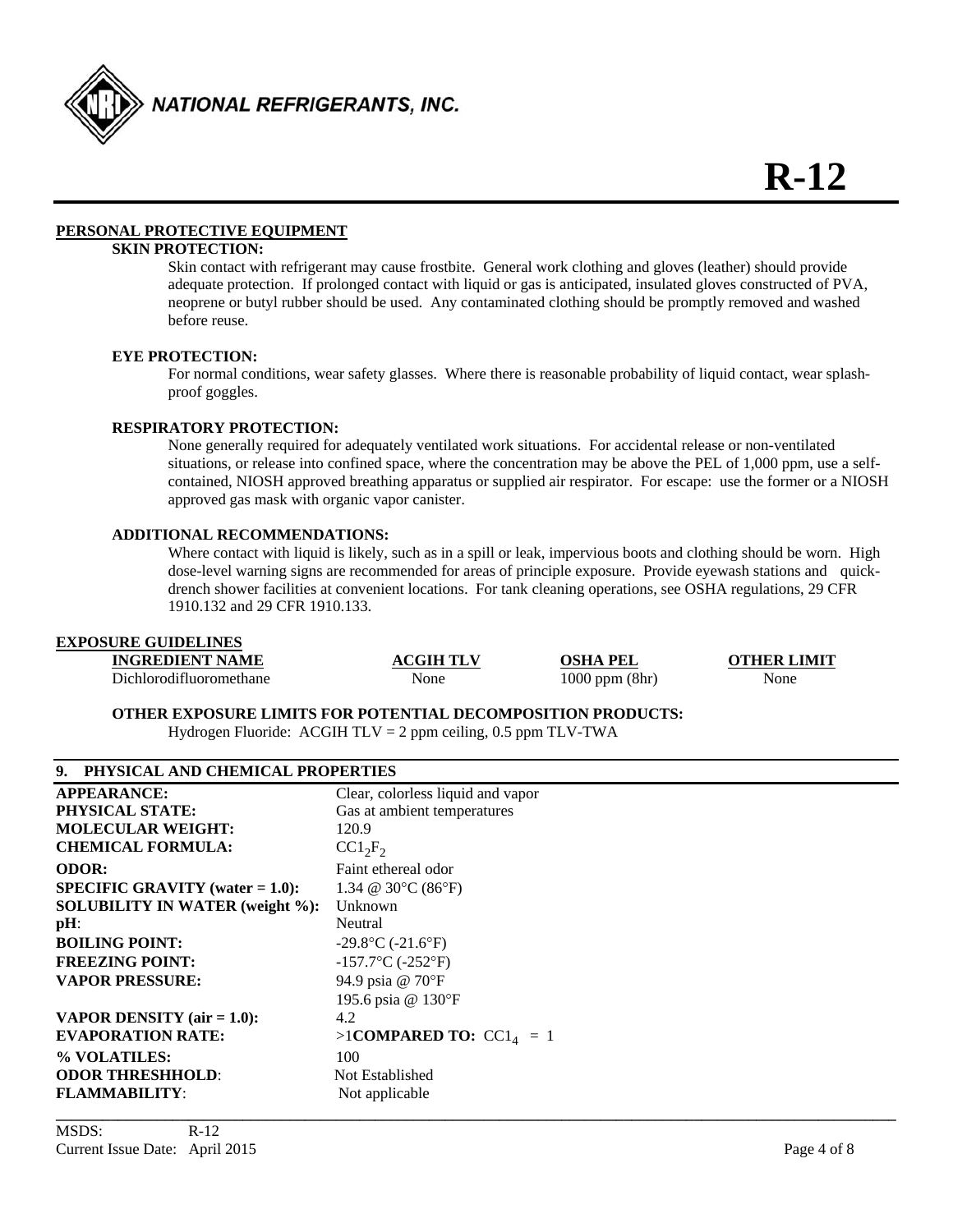

| LEL/UEL:                                                                      | None/None                                                      |
|-------------------------------------------------------------------------------|----------------------------------------------------------------|
| <b>RELATIVE DENSITY:</b>                                                      | 1.33 $g/cm3$ at ?????                                          |
| <b>PARTITION COEFF (n-octanol/water)</b>                                      | Log Pow: 2.16. Note: This product is more soluble than octanol |
| <b>AUTO IGNITION TEMP:</b>                                                    | Not Determined                                                 |
| <b>DECOMPOSITION TEMPERATURE:</b>                                             | $>250^{\circ}$ C.                                              |
| VISCOSITY:                                                                    | Not applicable                                                 |
| <b>FLASH POINT:</b>                                                           | Not applicable                                                 |
| (Flash point method and additional flammability data are found in Section 5.) |                                                                |

#### **10. STABILITY AND REACTIVITY**

#### **NORMALLY STABLE? (CONDITIONS TO AVOID):**

The product is stable.

Do not mix with oxygen or air above atmospheric pressure. Any source of high temperatures, such as lighted cigarettes, flames, hot spots or welding may yield toxic and/or corrosive decomposition products.

#### **INCOMPATIBILITIES:**

 (Under specific conditions: e.g. very high temperatures and/or appropriate pressures) – Freshly abraded aluminum surfaces (may cause strong exothermic reaction). Chemically reactive metals: potassium, calcium, powdered aluminum, magnesium, and zinc.

#### **HAZARDOUS DECOMPOSITION PRODUCTS:**

Halogens, halogen acids and possibly carbonyl halides.

#### **HAZARDOUS POLYMERIZATION:**

Will not occur.

#### **11. TOXICOLOGICAL INFORMATION**

#### **IMMEDIATE (ACUTE) EFFECTS:**

LC<sub>50</sub>: Inhalation 4 hr. (rat) - > 760,000 ppm / Cardiac Sensitization threshold (dog) – 50,000 ppm 10 min  $EC_{50} - 254,000$  ppm

#### **DELAYED (SUBCHRONIC AND CHRONIC) EFFECTS:**

Subchronic: NOEL – 10,000 ppm

#### **OTHER DATA:**

Teratology: Not a teratogen

#### **REPEATED DOSE TOXICITY:**

Lifetime inhalation exposure of male rats was associated with a small increase in salivary gland fibrosarcomas.

#### **FURTHER INFORMATION**:

Acute effects of rapid evaporation of the liquid may cause frostbite. Vapors are heavier than air and can displace oxygen causing difficulty breathing or suffocation. May cause cardiac arrhythmia.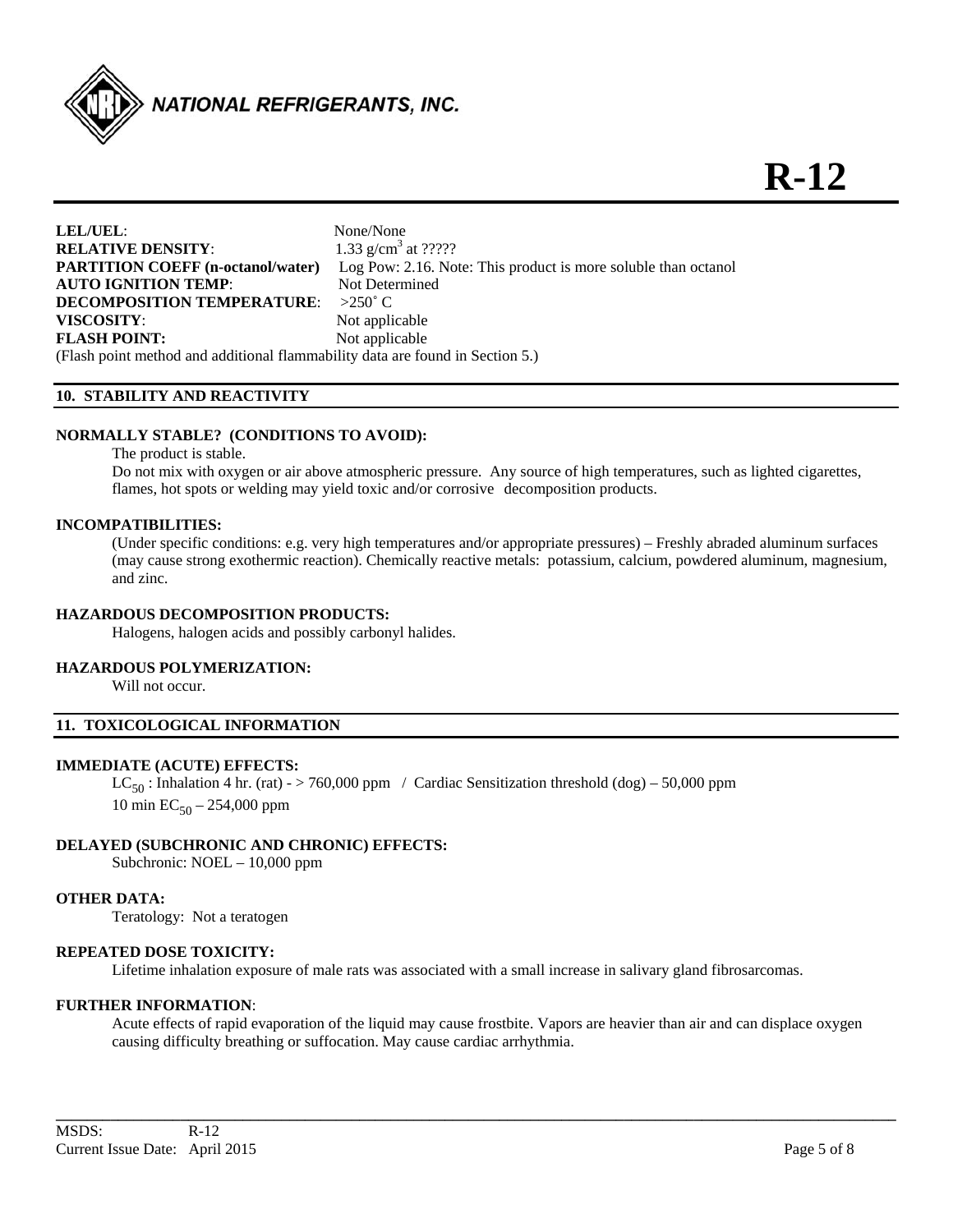

#### **12. ECOLOGICAL INFORMATION**

**Degradability (BOD):** R-12 is a gas at room temperature; therefore, it is unlikely to remain in water. **Octanol Water Partition Coefficient:** See section 9

#### **13. DISPOSAL CONSIDERATIONS**

#### **RCRA**

**Is the unused product a RCRA hazardous waste if discarded?** Not a hazardous waste **If yes, the RCRA ID number is:** Not applicable

#### **OTHER DISPOSAL CONSIDERATIONS:**

 Disposal must comply with federal, state, and local disposal or discharge laws. R-12 is subject to U.S. Environmental Protection Agency Clean Air Act Regulations Section 608 in 40 CFR Part 82 regarding refrigerant recycling.

The information offered here is for the product as shipped. Use and/or alterations to the product such as mixing with other materials may significantly change the characteristics of the material and alter the RCRA classification and the proper disposal method.

#### 14. **TRANSPORT INFORMATION**

**US DOT ID NUMBER:** UN1028 **US DOT HAZARD CLASS:** US DOT PROPER SHIPPING NAME: Dichlorodifluoromethane or Refrigerant gas 12 US DOT HAZARD CLASS: 2.2 US DOT PACKING GROUP: Not applicable

For additional information on shipping regulations affecting this material, contact the information number found in Section 1.

#### **15. REGULATORY INFORMATION**

#### **TOXIC SUBSTANCES CONTROL ACT (TSCA)**

**TSCA INVENTORY STATUS:** Listed on the TSCA inventory **OTHER TSCA ISSUES:** Subject to Section 12(b) export notification. May contain 0-10 ppm Ethane, 2-chloro-1,1,1 trifluoro, CAS # 75-88-7

#### **SARA TITLE III / CERCLA**

"Reportable Quantities" (RQs) and/or "Threshold Planning Quantities" (TPQs) exist for the following ingredients.

| <b>INGREDIENT NAME</b>  | SARA / CERCLA RO (lb.) | <b>SARA EHS TPO (lb.)</b> |
|-------------------------|------------------------|---------------------------|
| Dichlorodifluoromethane | 5000                   | None                      |

**Spills or releases resulting in the loss of any ingredient at or above its RQ requires immediate notification to the National Response Center [(800) 424-8802] and to your Local Emergency Planning Committee.** 

**SECTION 311 HAZARD CLASS:** IMMEDIATE

PRESSURE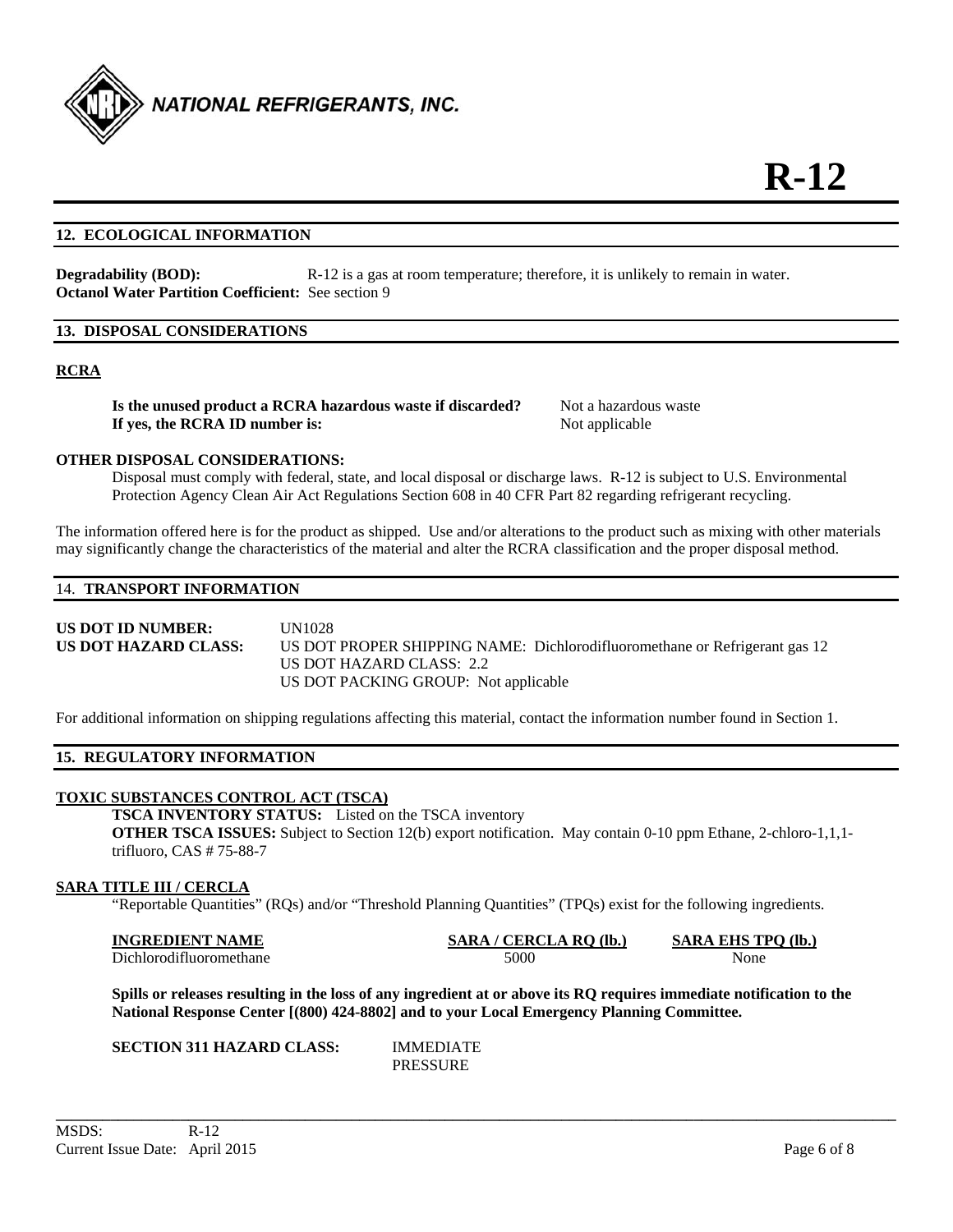

#### **SARA 313 TOXIC CHEMICALS:**

The following ingredients are SARA 313 "Toxic Chemicals". CAS numbers and weight percents are found in Section 2.

#### **INGREDIENT NAME COMMENT**

Dichlorodifluoromethane None

#### **STATE RIGHT-TO-KNOW**

In addition to the ingredients found in Section 2, the following are listed for state right-to-know purposes.

#### **INGREDIENT NAME WEIGHT % COMMENT**

No ingredients listed in this section

#### **ADDITIONAL REGULATORY INFORMATION:**

R-12 is subject to U.S. Environmental Protection Agency Clean Air Act Regulations at 40 CFR Part 82.

**WARNING: DO NOT vent** to the atmosphere. To comply with provisions of the U.S. Clean Air Act, any residual must be recovered. **Contains Dichlorodifluoromethane (CFC-12)**, a substance which harms public health and environment by destroying ozone in the upper atmosphere. Destruction of the ozone layer can lead to increased ultraviolet radiation which, with excess exposure to sunlight, can lead to an increase in skin cancer and eye cataracts.

#### **WHMIS CLASSIFICATION (CANADA):**

 This product has been evaluated in accordance with the hazard criteria of the CPR and the MSDS contains all the information required by the CPR.

#### **FOREIGN INVENTORY STATUS:**

Canada – Listed on DSL EU - EINECS # 2206926

#### **16. OTHER INFORMATION**

| <b>CURRENT ISSUE DATE:</b><br><b>PREVIOUS ISSUE DATE:</b> | April, 2015<br>November, 2012                                                                                                                                                                                                                                                                                                                                          |
|-----------------------------------------------------------|------------------------------------------------------------------------------------------------------------------------------------------------------------------------------------------------------------------------------------------------------------------------------------------------------------------------------------------------------------------------|
| OTHER INFORMATION:                                        | HMIS Classification: Health $-1$ , Flammability $-0$ , Reactivity $-0$<br>NFPA Classification: Health $-2$ , Flammability $-0$ , Reactivity $-0$<br>ANSI/ASHRAE 34 Safety Group - A1<br><b>Regulatory Standards:</b><br>OSHA regulations for compressed gases: 29 CFR 1910.101<br>DOT classification per 49 CFR 172.101<br>2.<br>Clean Air Act Class I Substance<br>3. |
|                                                           | General                                                                                                                                                                                                                                                                                                                                                                |

a) CGA pamphlet P-1, *Safe Handling of Compressed Gases in Containers*, 1984, Compressed Gas Association (1980 Printing)